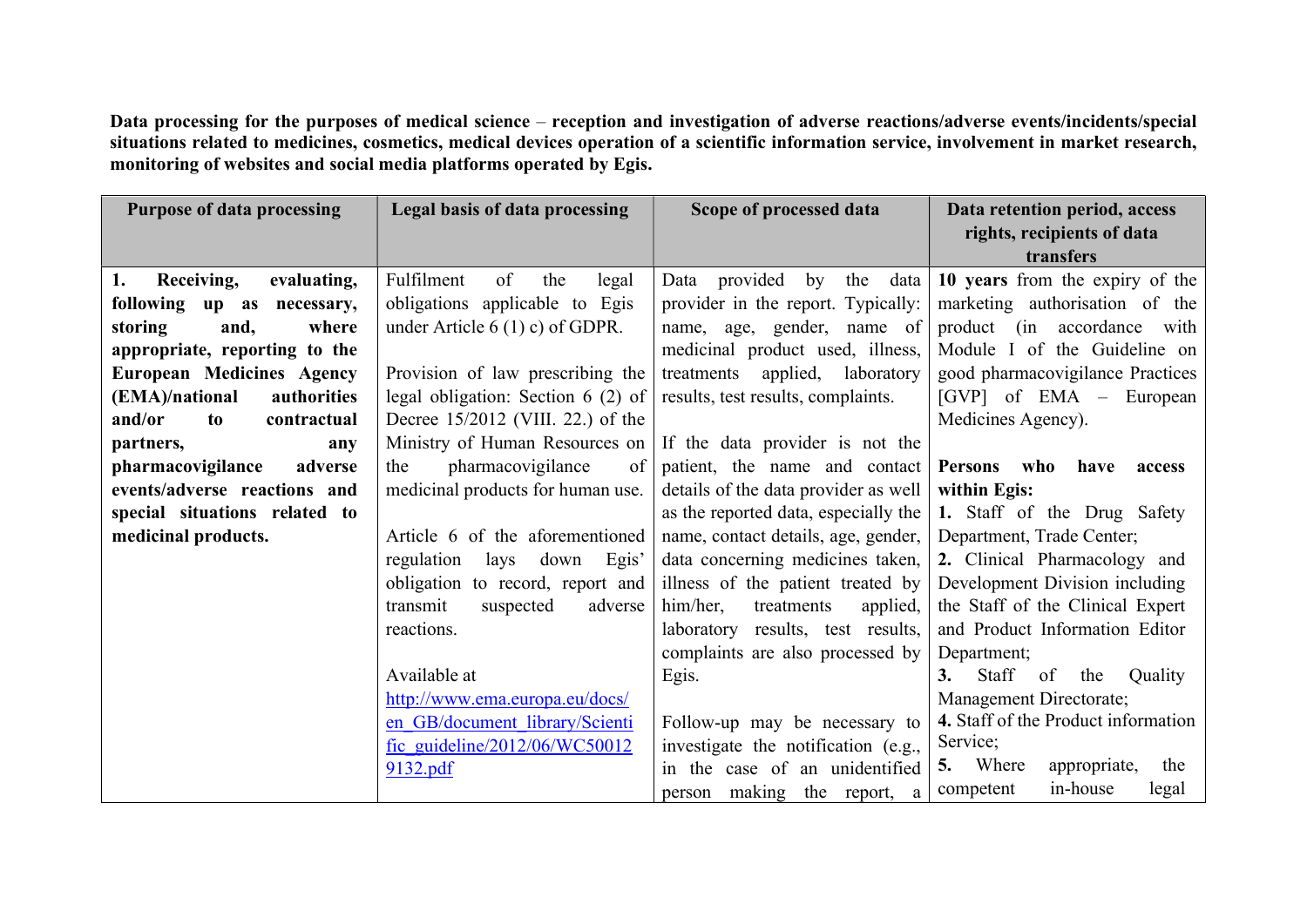| <b>Purpose of data processing</b> | Legal basis of data processing                                                                                                 | Scope of processed data                                                                                                                      | Data retention period, access<br>rights, recipients of data<br>transfers                                    |
|-----------------------------------|--------------------------------------------------------------------------------------------------------------------------------|----------------------------------------------------------------------------------------------------------------------------------------------|-------------------------------------------------------------------------------------------------------------|
|                                   | For the follow-up obligation of<br>Egis see Section VI.B.3 of the<br>GVP VI Module under the<br>following title: "Follow-up of | patient, or exposure to a medicine<br>during<br>pregnancy<br>or<br>breastfeeding), which can be done<br>through<br>the<br>details<br>contact | counsel or the communications<br>staff member may<br>become<br>familiar with the content of the<br>report.  |
|                                   | reports".<br>Module VI of GVP is available                                                                                     | provided in the notification by the<br>person submitting the notification,<br>or through the contact details at                              | <b>ARIS</b><br>Global<br>(www.arisglobal.hu;<br>registered                                                  |
|                                   | <b>at</b><br>https://www.ema.europa.eu/en/d<br>ocuments/regulatory-procedural-<br>guideline/guideline-good-                    | his choice (written form is<br>preferred for verifiability<br>of<br>follow-up). Egis shall make two<br>attempts to contact the person        | seat: ArisGlobal LLC: Ponce De<br>Leon Blvd Coral Gables, FL,<br>USA,<br>33134;<br>adrianno@arisglobal.com) |
|                                   | pharmacovigilance-practices-<br>gvp-module-vi-collection-<br>management-submission-                                            | notification.<br>submitting<br>the<br>Fulfilment/rejection/ignoring the<br>request is voluntary.                                             | provides hosting services only in<br>the territory of the EU as a data<br>processor.                        |
|                                   | reports_en.pdf<br>In respect of health data:<br>Article 9 (2) h) of the GDPR $-$                                               | Paper based data shall be kept by<br>Egis in fire-, water-, burglary- and<br>rodent-proof premises equipped                                  | Subsidiaries<br>and<br>trade<br>representative offices of Egis<br>may also forward reports on               |
|                                   | processing is necessary for the<br>of<br>purposes<br>preventive<br>medicine, the provision of                                  | with an alarm, complying with the<br>provisions of Module<br>$\mathbf{I}$<br>of<br>Guideline<br>Good<br>on                                   | adverse reactions to Egis as<br>marketing authorisation holder.                                             |
|                                   | healthcare or treatment on the<br>basis of Union or Member State<br>law or pursuant to contract with                           | Practices<br>Pharmacovigilance<br>$(GVP)$ .                                                                                                  | Contact details of subsidiaries<br>and trade representative offices:<br>https://hu.egis.health/#/map<br>The |
|                                   | a healthcare professional; or<br>Article 9 (2) i) of the GDPR $-$                                                              |                                                                                                                                              | subsidiaries<br>Egis<br>act<br>according to Egis' instructions<br>(they qualify as data processors),        |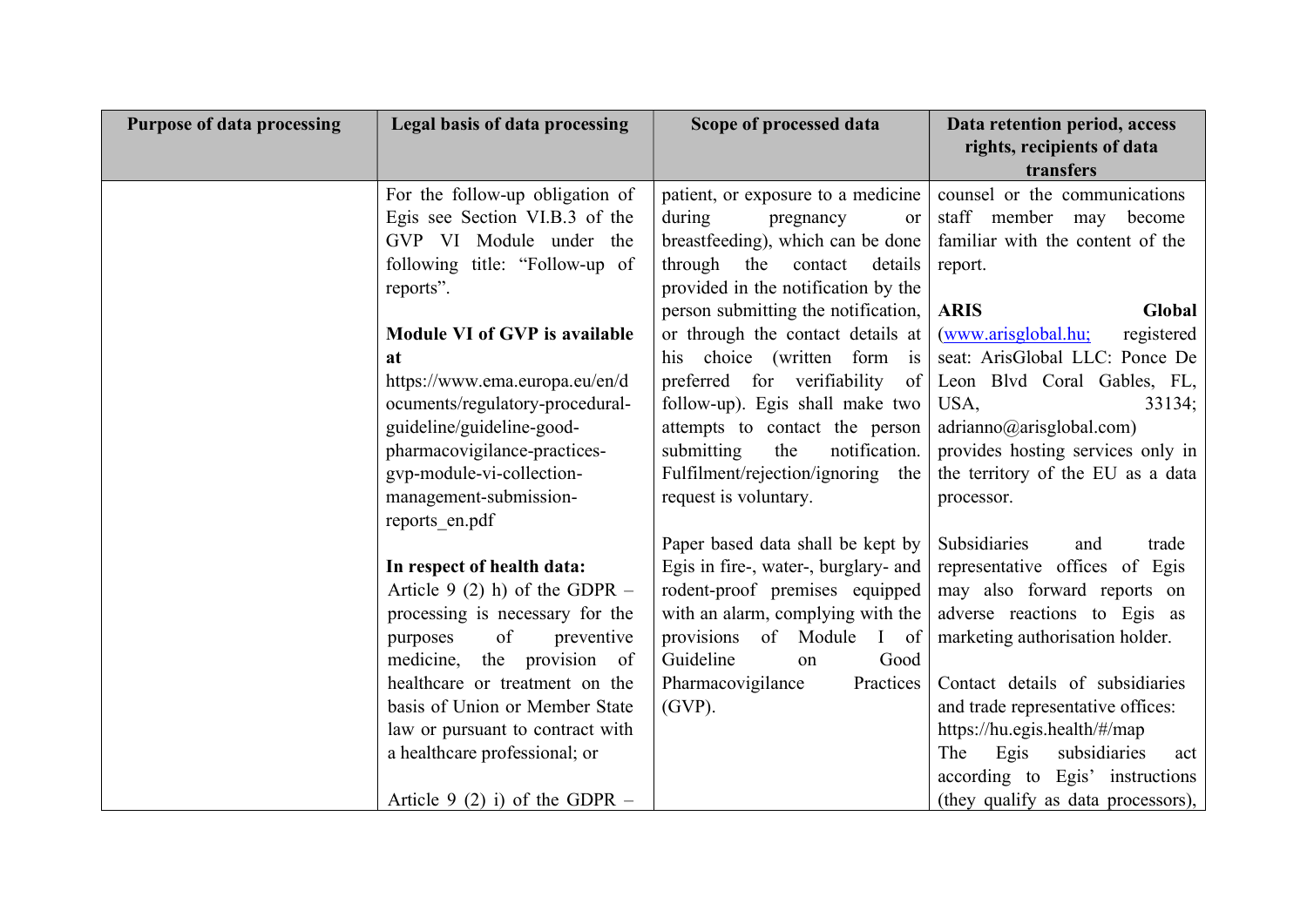| <b>Purpose of data processing</b> | Legal basis of data processing                                                                                                                                                                                                                                                                                                                                                                                                                                                                           | Scope of processed data | Data retention period, access<br>rights, recipients of data<br>transfers                                                                                                                                                                                                                                                                                                                                                                                                                                                                                                                                                                                                                                                                                                                                                           |
|-----------------------------------|----------------------------------------------------------------------------------------------------------------------------------------------------------------------------------------------------------------------------------------------------------------------------------------------------------------------------------------------------------------------------------------------------------------------------------------------------------------------------------------------------------|-------------------------|------------------------------------------------------------------------------------------------------------------------------------------------------------------------------------------------------------------------------------------------------------------------------------------------------------------------------------------------------------------------------------------------------------------------------------------------------------------------------------------------------------------------------------------------------------------------------------------------------------------------------------------------------------------------------------------------------------------------------------------------------------------------------------------------------------------------------------|
|                                   | processing is necessary for<br>reasons of public interest in the<br>area of public health, such as<br>protecting against serious cross-<br>border threats to health or<br>ensuring high standards of<br>quality and safety of healthcare<br>and of medicinal products or<br>medical devices, on the basis of<br>Union or Member State law<br>which provides for suitable and<br>specific measures to safeguard<br>the rights and freedoms of the<br>data subject, in particular<br>professional secrecy. |                         | receiving<br>notifications,<br>local<br>legislation<br>monitoring<br>and<br>performing<br>translation<br>tasks,<br>which are regulated by<br>an<br>operational level instruction.<br>Egis may transfer the data to its<br>contracting partners if it is<br>required to do so by contract (e.g.,<br>if the partner is subject to<br>pharmacovigilance obligation) –<br>in this case Egis shall arrange for<br>the masking (anonymisation) of<br>the data.<br>Egis may also transfer data upon<br>the request of authorities, but<br>only in anonymized form.<br>In the case of an inspection<br>(official audit or partner audit,<br>which is intended to verify<br>compliance with the rules<br>governing the manufacture of<br>medicinal<br>products),<br>the<br>authority or the contractual<br>partner of Egis may also inspect |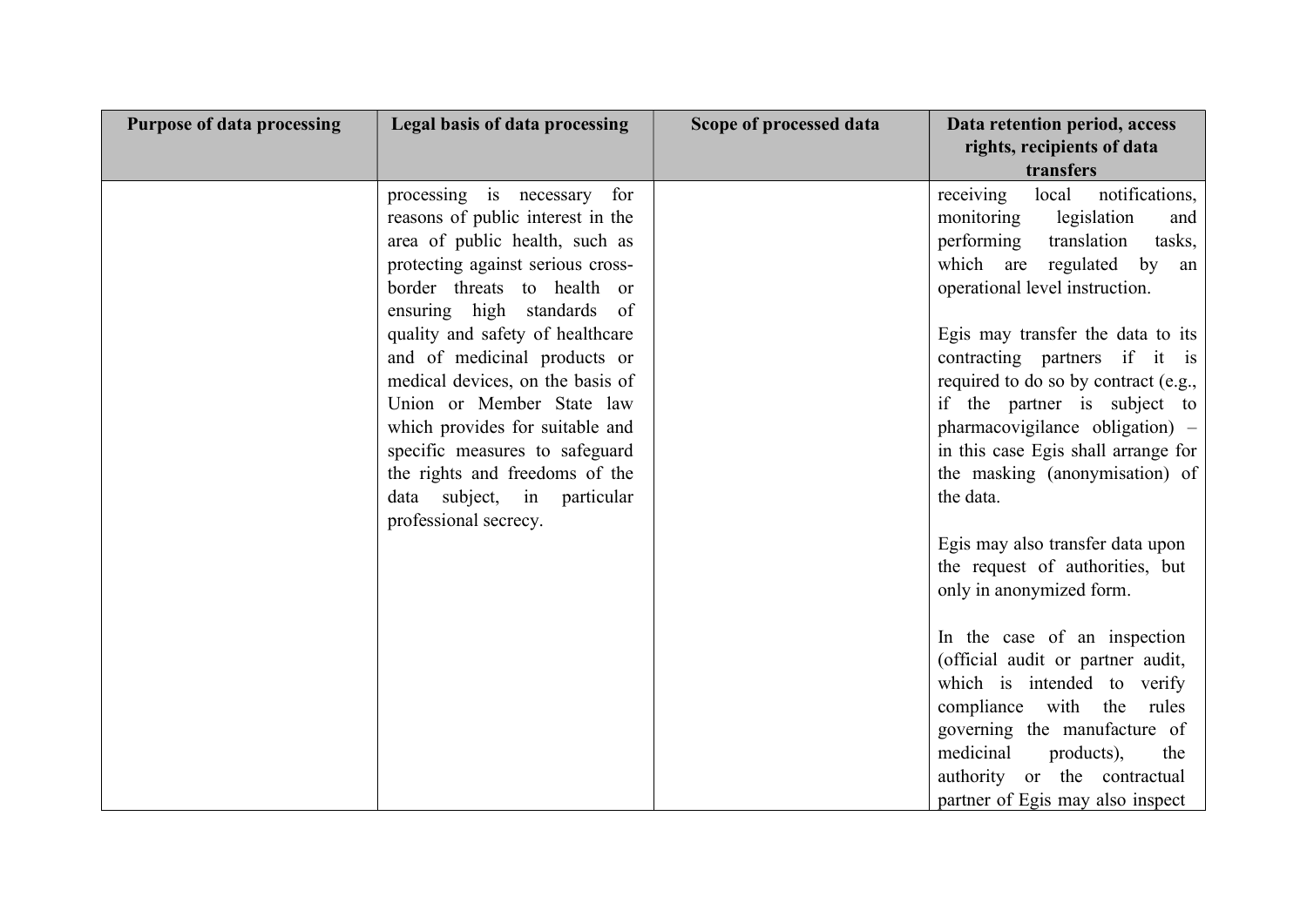| <b>Purpose of data processing</b>                                                                                                                                                                                                                                              | Legal basis of data processing                                                                                                                                                                                                                                                                                                                                                                                                                                                                                                                                                                                                                                   | Scope of processed data | Data retention period, access<br>rights, recipients of data<br>transfers                                                                                                                                                                                                                                                                                         |
|--------------------------------------------------------------------------------------------------------------------------------------------------------------------------------------------------------------------------------------------------------------------------------|------------------------------------------------------------------------------------------------------------------------------------------------------------------------------------------------------------------------------------------------------------------------------------------------------------------------------------------------------------------------------------------------------------------------------------------------------------------------------------------------------------------------------------------------------------------------------------------------------------------------------------------------------------------|-------------------------|------------------------------------------------------------------------------------------------------------------------------------------------------------------------------------------------------------------------------------------------------------------------------------------------------------------------------------------------------------------|
|                                                                                                                                                                                                                                                                                |                                                                                                                                                                                                                                                                                                                                                                                                                                                                                                                                                                                                                                                                  |                         | the data.                                                                                                                                                                                                                                                                                                                                                        |
| 2.<br>Receiving,<br>evaluating,<br>following up<br>necessary,<br>as<br>storing<br>and<br>reporting,<br>as<br>necessary, any adverse events<br>(hereinafter referred to as<br>cosmetovigilance) of cosmetic<br>products to national authorities<br>and/or contractual partners. | Fulfilment<br>of<br>the<br>legal<br>obligations applicable to Egis<br>under Article $6(1)$ c) of GDPR.<br>Provision of law prescribing the<br>legal obligation:<br>Regulation 1223/2009/EC of the<br>European Parliament and of the<br>Council of 30 November 2009<br>on cosmetic products provides<br>that in the event of a serious<br>adverse reaction, the responsible<br>person and distributors shall<br>notify the competent authority of<br>the Member State where the<br>reaction occurred (see Article<br>23).<br>Available at:<br>https://eur-<br>lex.europa.eu/LexUriServ/LexUri<br>Serv.do?uri=OJ%3AL%3A2009%<br>3A342%3A0059%3A0209%3AE<br>N%3APDF | See Section 1.          | Data retention period: 10 years<br>from the date when the last<br>cosmetic product was put on the<br>market. (See: Article 11 of<br>Regulation 1223/2009/EC).<br>Persons who have access within<br>Egis:<br>See Section 1.<br>Additional persons with access<br>rights are those specified in<br>Section 1, with the exception of<br>ARIS Global data processor. |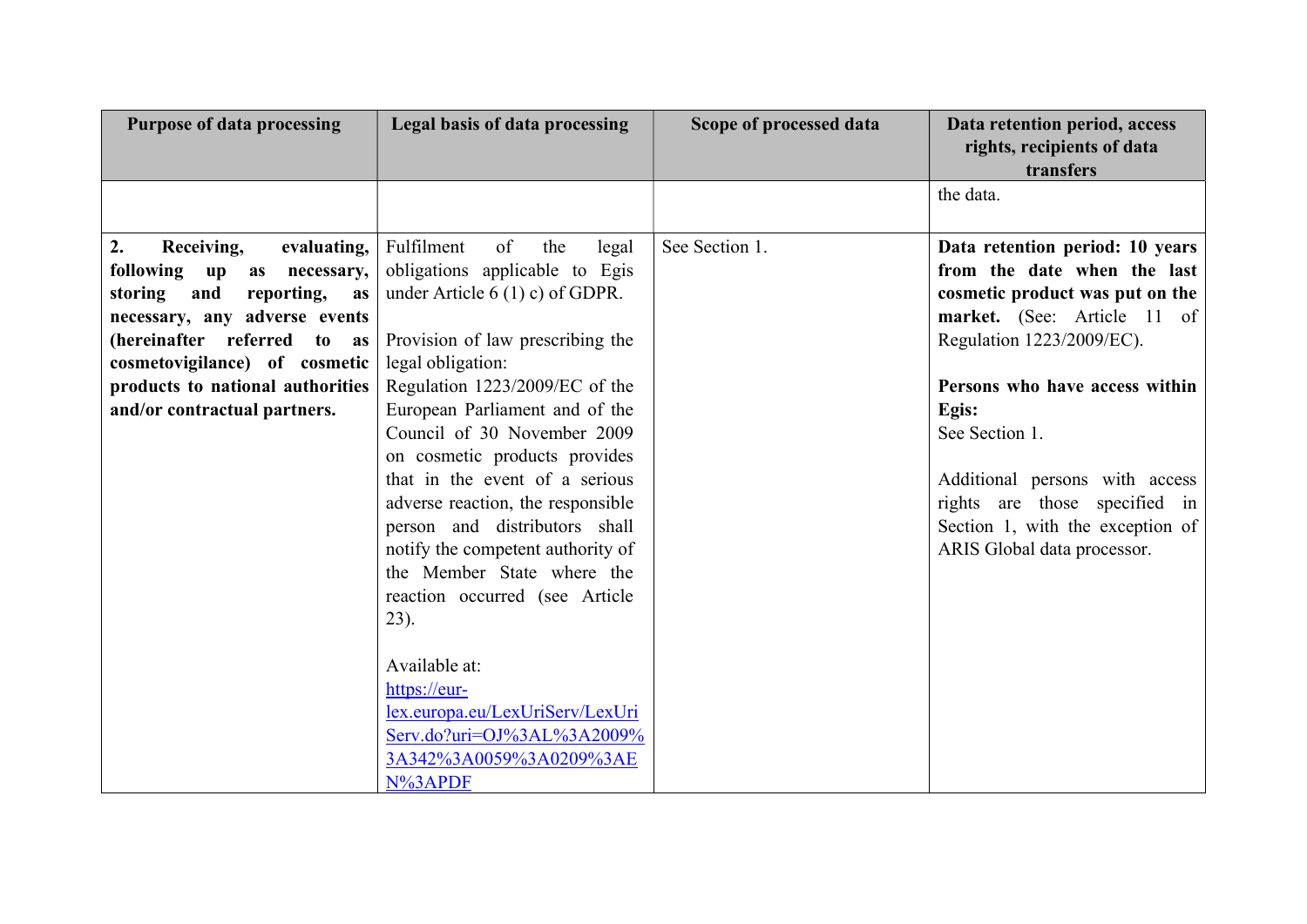| <b>Purpose of data processing</b> | Legal basis of data processing                                                                                                                                                                                                                                                                                                               | Scope of processed data | Data retention period, access<br>rights, recipients of data<br>transfers |
|-----------------------------------|----------------------------------------------------------------------------------------------------------------------------------------------------------------------------------------------------------------------------------------------------------------------------------------------------------------------------------------------|-------------------------|--------------------------------------------------------------------------|
|                                   | Expectations related to Article<br>23 (for the maintenance of the<br>system) are formulated in point<br>3.9 of the Annex to the<br>Commission<br>Implementing<br>Decision "on guidelines for<br>I<br>to Regulation<br>Annex<br>1223/2009/EC of the European<br>Parliament and of the Council<br>on cosmetic products" (25<br>November 2013). |                         |                                                                          |
|                                   | Available at:<br>https://eur-lex.europa.eu/legal-<br>content/EN/TXT/PDF/?uri=CEL<br>EX:32013D0674&from=EN                                                                                                                                                                                                                                    |                         |                                                                          |
|                                   | For more information on the<br>follow-up see page 5 (section<br>2.4.1) of the following guideline<br><b>REPORTING</b><br>(SUE<br><b>GUIDELINES):</b><br>https://ec.europa.eu/docsroom/d<br>ocuments/34783<br>The processing of health records                                                                                                |                         |                                                                          |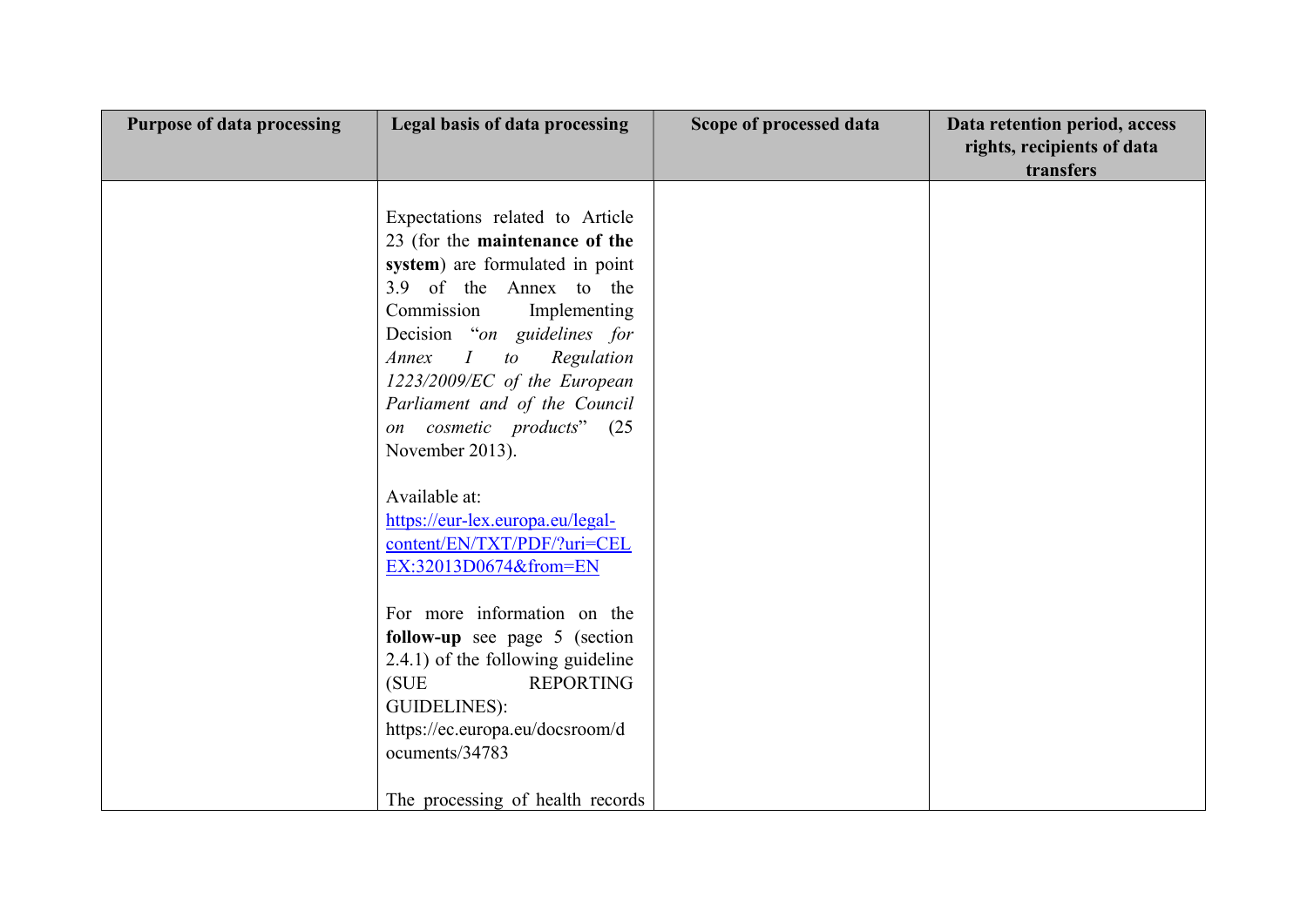| <b>Purpose of data processing</b>                     | Legal basis of data processing       | Scope of processed data | Data retention period, access<br>rights, recipients of data<br>transfers |
|-------------------------------------------------------|--------------------------------------|-------------------------|--------------------------------------------------------------------------|
|                                                       | be<br>governed<br>by<br>the<br>shall |                         |                                                                          |
|                                                       | conditions under Article 9 of        |                         |                                                                          |
|                                                       | GDPR, referred to in Section 1.      |                         |                                                                          |
| 3.<br>Receiving,<br>evaluating,                       | of<br>Fulfilment<br>the<br>legal     | See Section 1.          | Data retention period: 10 years                                          |
| following<br>$\mathbf{u} \mathbf{p}$<br>as necessary, | obligations applicable to Egis       |                         | after the last device was put on the                                     |
| reporting,<br>storing<br>and<br>as                    | under Article $6(1)$ c) of GDPR.     |                         | market, 15 years for implantable                                         |
| necessary, any medical device                         |                                      |                         | devices (See also point 7 of                                             |
| incidents<br>(medical<br>device                       | Provision of law prescribing the     |                         | Chapter III of Annex IX to MDR).                                         |
| vigilance) to national authorities                    | legal obligation: the provisions     |                         |                                                                          |
| and/or contractual partners.                          | of Section 21 of Decree 4/2009       |                         | Persons who have access within                                           |
|                                                       | (III.17.) of the Ministry of         |                         | Egis:                                                                    |
|                                                       | Health on medical devices, of        |                         | See Section 1.                                                           |
|                                                       | Regulation 2017/745/EU of 5          |                         |                                                                          |
|                                                       | April 2017 on medical devices,       |                         | Additional persons with access                                           |
|                                                       | amending Directive 2001/83/EC        |                         | rights are those specified in                                            |
|                                                       | and Regulation 178/2002/EC,          |                         | Section 1, with the exception of                                         |
|                                                       | Regulation 1223/2009/EC and          |                         | ARIS Global data processor.                                              |
|                                                       | repealing Council Directives         |                         |                                                                          |
|                                                       | 90/385/EEC and 93/42/EEC,            |                         | <b>CATSWEB</b>                                                           |
|                                                       | hereinafter<br>referred<br>to<br>as  |                         | $(\text{http://tgyqmsappprod01.egis.hu/c})$                              |
|                                                       | " $MDR$ ":                           |                         | atswebnet/) is a system operated                                         |
|                                                       | development<br>The<br>of<br>an       |                         | by Egis.                                                                 |
|                                                       | appropriate vigilance system is      |                         |                                                                          |
|                                                       | prescribed by Article 10 (13) of     |                         |                                                                          |
|                                                       | the MDR, the establishment of a      |                         |                                                                          |
|                                                       | post-market surveillance system      |                         |                                                                          |
|                                                       | by Article 83 (2) and the            |                         |                                                                          |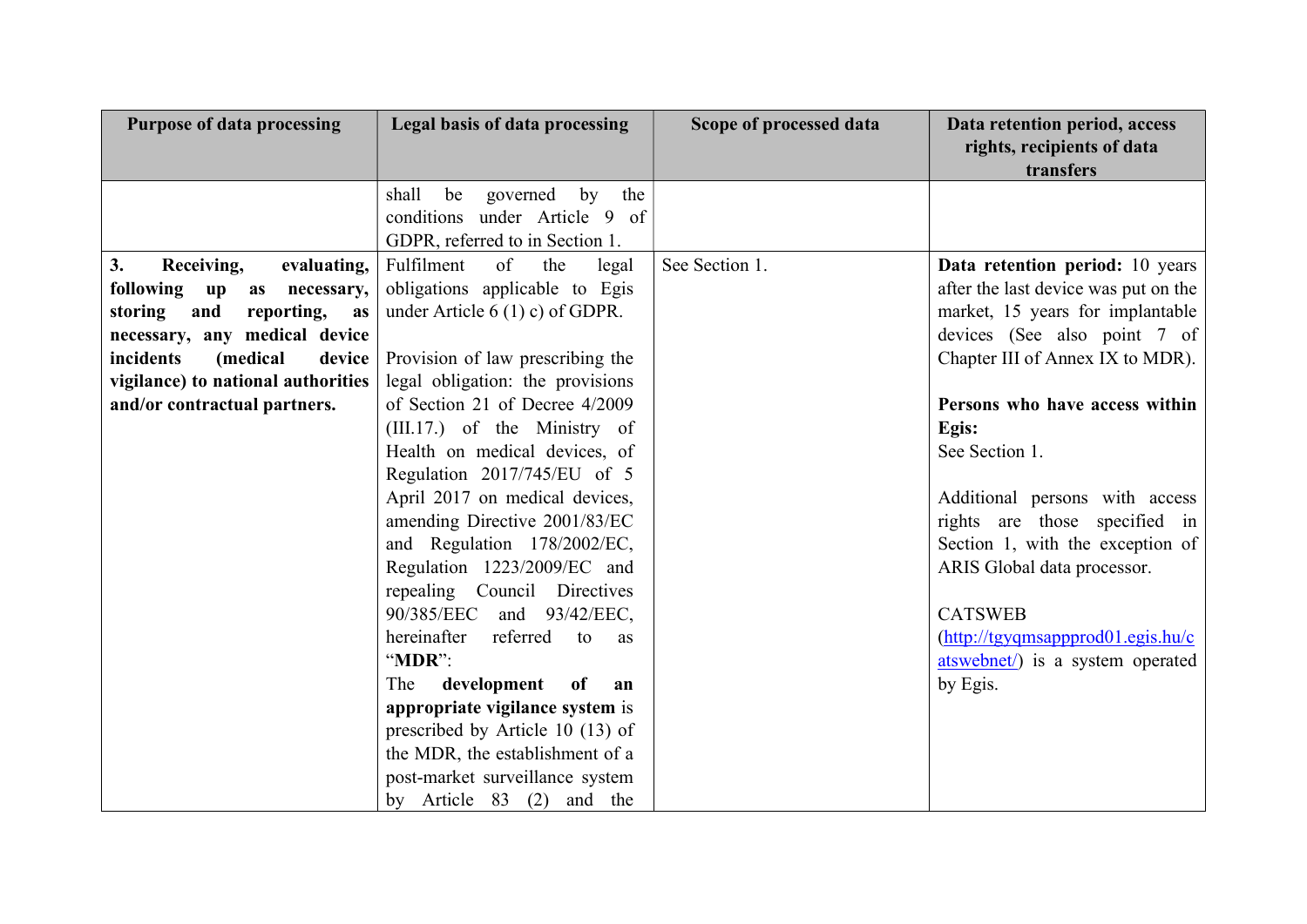| <b>Purpose of data processing</b> | Legal basis of data processing                                                                                                   | Scope of processed data | Data retention period, access |
|-----------------------------------|----------------------------------------------------------------------------------------------------------------------------------|-------------------------|-------------------------------|
|                                   |                                                                                                                                  |                         | rights, recipients of data    |
|                                   |                                                                                                                                  |                         | transfers                     |
|                                   | reporting of adverse events<br>involving medical devices by<br>Articles 87 and 88.                                               |                         |                               |
|                                   | The follow-up obligation of<br>Egis is set out in Article $87(11)$<br>of Chapter VII of MDR.                                     |                         |                               |
|                                   | MDR is available at:<br>https://eur-lex.europa.eu/legal-<br>content/EN/TXT/PDF/?uri=CEL<br>EX:32017R0745&from=EN                 |                         |                               |
|                                   | For Decree $4/2009$ (III. 17) of<br>the Ministry of Health see:<br>https://net.jogtar.hu/jogszabaly?<br>docid=a0900004.eum       |                         |                               |
|                                   | The processing of health records<br>shall be governed by the<br>conditions under Article 9 of<br>GDPR, referred to in Section 1. |                         |                               |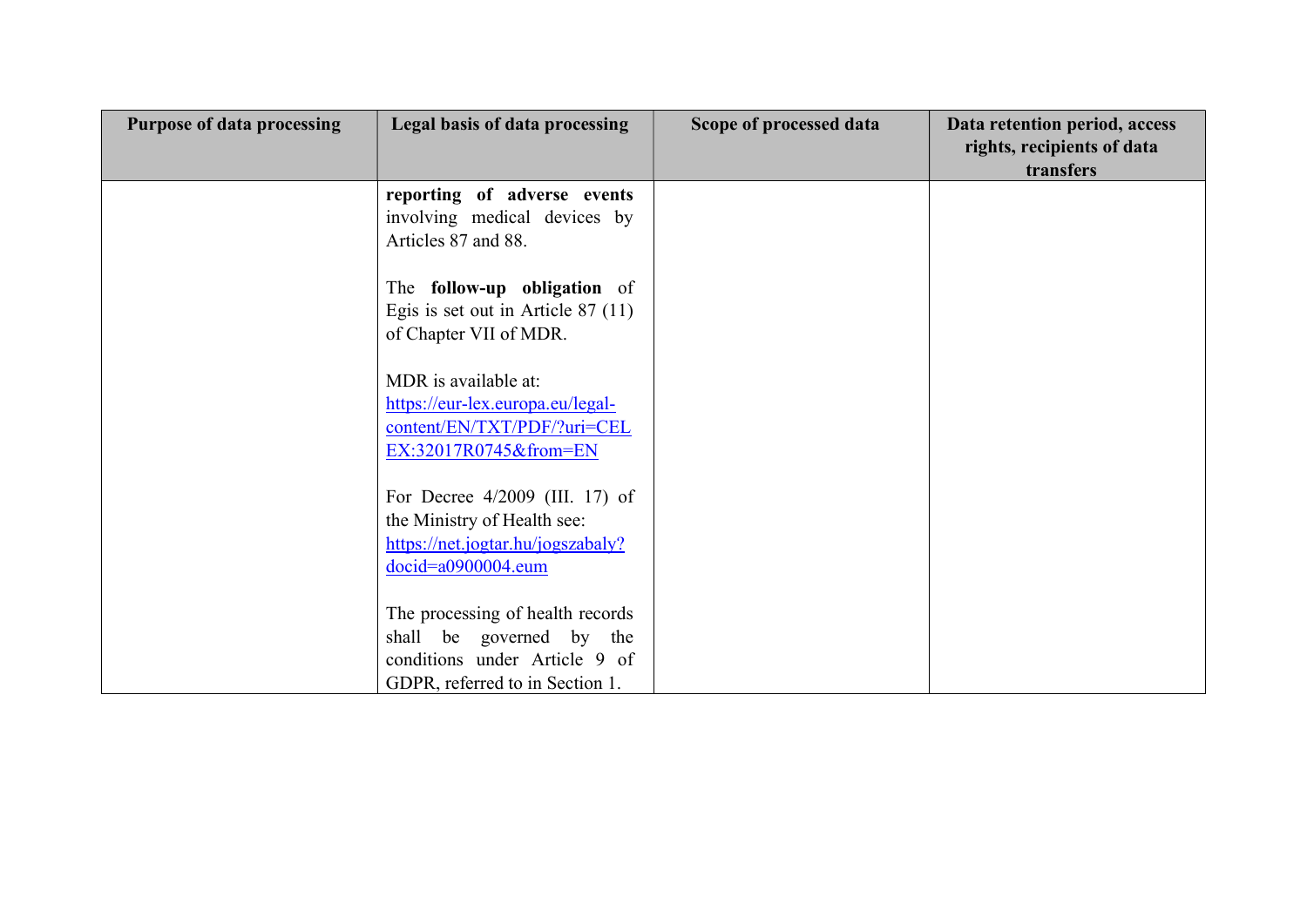| <b>Purpose of data processing</b>  | Legal basis of data processing    | Scope of processed data            | Data retention period, access<br>rights, recipients of data<br>transfers |
|------------------------------------|-----------------------------------|------------------------------------|--------------------------------------------------------------------------|
| Evaluating<br>and<br>storing<br>4. | Fulfilment<br>of<br>the<br>legal  | Scope of processed data: e-mail    | Data retention period: 5 years                                           |
| vigilance trainings and training-  | obligations applicable to Egis    | address, signed declarations (of   | after the end of the lifetime of the                                     |
| related tests provided to Egis'    | under Article $6(1)$ c) of GDPR.  | having mastered the procedure      | vigilance<br>GVP<br>system<br>(see:                                      |
| contractual<br>partners<br>and     |                                   | complying with the training        | Module I, point I.C.2.4, 5th                                             |
| persons acting on behalf of its    | Provision of law prescribing the  | provided by Egis), test results.   | indent).                                                                 |
| subsidiaries,<br>receiving<br>the  | legal obligation:                 |                                    |                                                                          |
| notifications set out in points 1– |                                   | Egis stores these data on paper    | <b>Persons</b><br>who<br>have<br>access                                  |
| 3 of hereof.                       | Requirements related to proper    | and also in electronic form on the | within Egis:                                                             |
|                                    | education are also set out in the | central encrypted drive.           | 1. Staff of the Drug Safety                                              |
|                                    | Guideline<br>good<br>on           |                                    | Department, Trade Center;                                                |
|                                    | pharmacovigilance<br>practices    |                                    | 2. Staff of the HR Directorate.                                          |
|                                    | (GVP) Module I (I.B.7).           |                                    |                                                                          |
|                                    |                                   |                                    | Egis may transfer the data to its                                        |
|                                    | Available at:                     |                                    | contracting partners if it is                                            |
|                                    | http://www.ema.europa.eu/docs/e   |                                    | required to do so by the contract                                        |
|                                    | n GB/document library/Scientific  |                                    | (e.g., if the partner is subject to                                      |
|                                    | guideline/2012/06/WC50012913      |                                    | vigilance obligation) $-$ in this case                                   |
|                                    | 2.pdf                             |                                    | Egis shall arrange for the masking                                       |
|                                    |                                   |                                    | (anonymisation) of the data.                                             |
|                                    |                                   |                                    | Egis may also transfer data upon                                         |
|                                    |                                   |                                    | the request of authorities, but only                                     |
|                                    |                                   |                                    | in anonymised form.                                                      |
|                                    |                                   |                                    |                                                                          |
|                                    |                                   |                                    | In the case of an inspection                                             |
|                                    |                                   |                                    | (official audit or partner audit,                                        |
|                                    |                                   |                                    | which is intended to<br>verify                                           |
|                                    |                                   |                                    | compliance<br>with<br>the<br>rules                                       |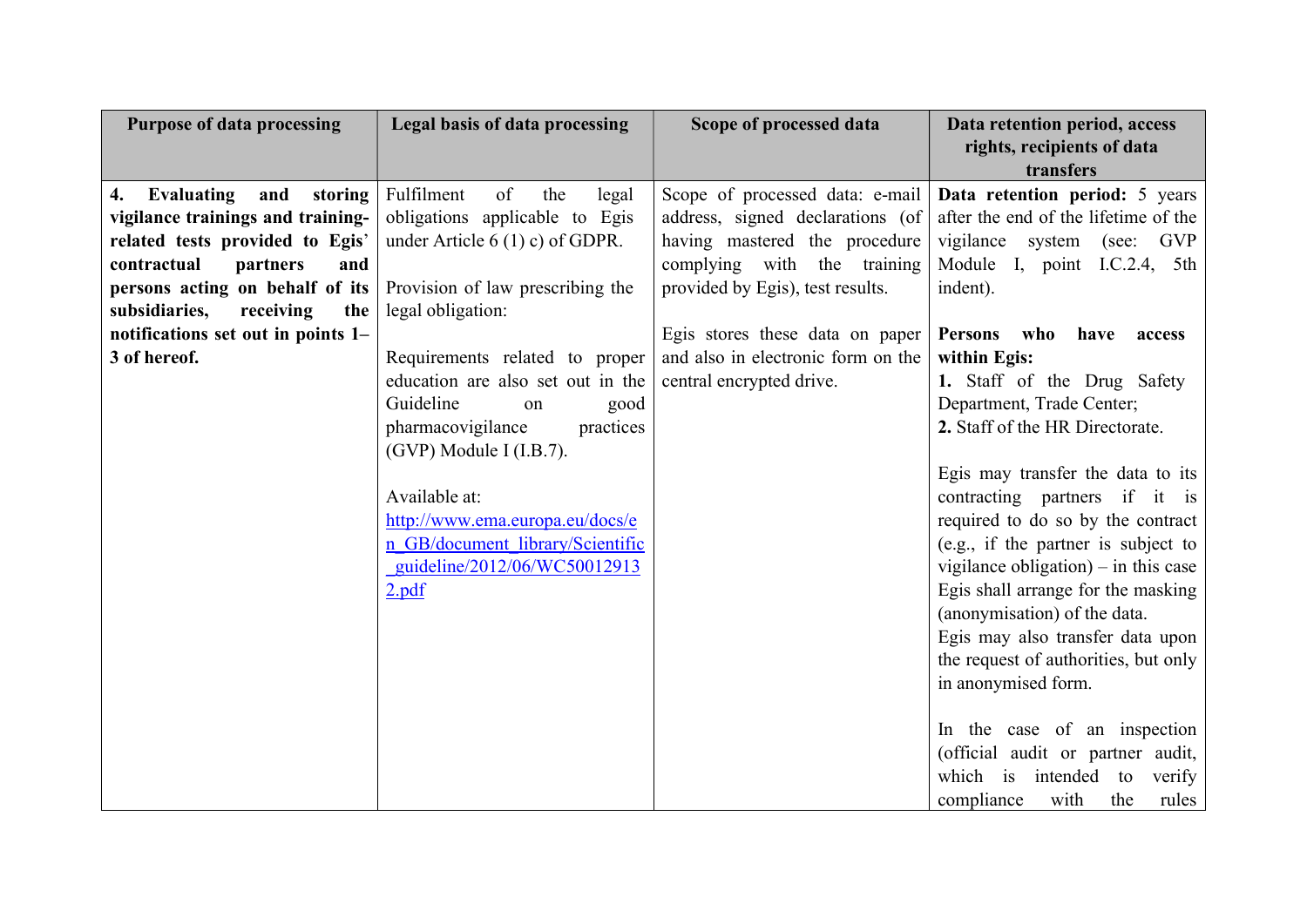| <b>Purpose of data processing</b>                    | Legal basis of data processing      | Scope of processed data            | Data retention period, access<br>rights, recipients of data<br>transfers                                                               |
|------------------------------------------------------|-------------------------------------|------------------------------------|----------------------------------------------------------------------------------------------------------------------------------------|
|                                                      |                                     |                                    | governing the manufacture of<br>medicinal products), the authority<br>or the contractual partner of Egis<br>may also inspect the data. |
| 5.<br><b>Operating</b><br>scientific<br>$\mathbf{a}$ | Fulfilment<br>of<br>the<br>legal    | Data provided in the inquiry,      | Data retention period: 3 years                                                                                                         |
| information service<br>where                         | obligations applicable to Egis      | report, especially:                | after the calendar year of the                                                                                                         |
| anyone (especially physicians,                       | under Article $6(1)$ c) of GDPR.    | Inquirer/notifier's name, contact  | response for the purpose of                                                                                                            |
| patients) can inquire about                          |                                     | details, contact with the patient. | auditing requests for information                                                                                                      |
| Egis products.                                       | Provision of law prescribing the    |                                    | (e.g., in case of a possible audit),                                                                                                   |
|                                                      | legal obligation: performing the    | Patient's name, occupation, name   | after 3 years personal data will                                                                                                       |
| In the inquiry it is not necessary                   | obligation to set up and operate    | of the medicinal product, question | be anonymized for statistic                                                                                                            |
| to provide any data that would                       | a service under Recital (40) and    | the patient asks, contact details. | purpose.                                                                                                                               |
| identification; however,<br>allow                    | 98<br>Directive<br>Article<br>of    |                                    |                                                                                                                                        |
| Egis<br>can only investigate                         | 2001/83/EC on the community         |                                    | E-mails arrive to Egis central                                                                                                         |
| adverse reaction reports if you                      | medicinal<br>relating<br>to<br>code |                                    | mailbox $(mailbox@egis.hu)$ , resp.<br>mailbox<br>which                                                                                |
| provide identification data.                         | products for human use.             |                                    | help@egis.hu<br>connects to this purpose will be                                                                                       |
|                                                      |                                     |                                    | transferred<br>to<br>the<br>relevant                                                                                                   |
| If an adverse reaction is also                       | Article 9 (2) i) of the GDPR $-$    |                                    | department (see below) for further                                                                                                     |
| medical<br>when<br>reported                          | processing is necessary<br>for      |                                    | administration/ investigation and                                                                                                      |
| information is requested, then                       | reasons of public interest in the   |                                    | will be deleted in 30 days                                                                                                             |
| handle<br>this<br>Egis<br>will<br>in                 | area of public health, such as      |                                    | afterwards from this mailbox. The                                                                                                      |
| accordance with the rules on                         | protecting against serious cross-   |                                    | department will<br>relevant<br>be                                                                                                      |
| reporting<br>adverse<br>reactions,                   | border threats to health<br>or      |                                    | responsible for storing the data for                                                                                                   |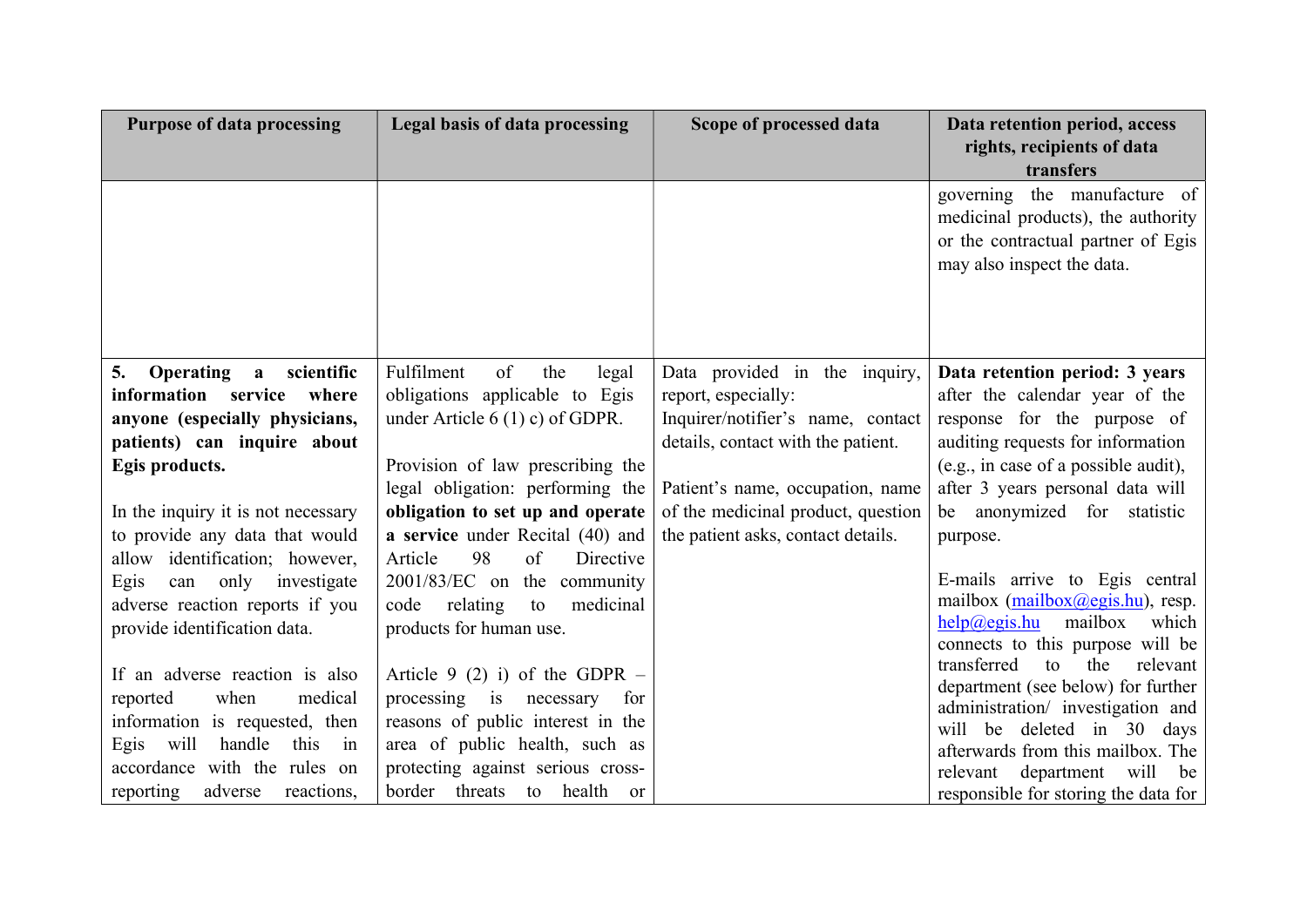| <b>Purpose of data processing</b>                                                                                                                                                  | Legal basis of data processing                                                                                                                                                                                                                                                                                                 | Scope of processed data | Data retention period, access<br>rights, recipients of data<br>transfers                                                                                                                                                                                                                                                                                                                                                                                                                                                                                                                                                                                                                                                                                                                                           |
|------------------------------------------------------------------------------------------------------------------------------------------------------------------------------------|--------------------------------------------------------------------------------------------------------------------------------------------------------------------------------------------------------------------------------------------------------------------------------------------------------------------------------|-------------------------|--------------------------------------------------------------------------------------------------------------------------------------------------------------------------------------------------------------------------------------------------------------------------------------------------------------------------------------------------------------------------------------------------------------------------------------------------------------------------------------------------------------------------------------------------------------------------------------------------------------------------------------------------------------------------------------------------------------------------------------------------------------------------------------------------------------------|
| based on the relevant section of<br>this Notice (depending<br>on<br>the<br>notification<br>whether<br>concerns a medicinal product, a<br>cosmetic product or a medical<br>device). | ensuring high standards of quality<br>and safety of healthcare and of<br>medicinal products or medical<br>devices, on the basis of Union or<br>Member State law which provides<br>for suitable and specific measures<br>safeguard the rights and<br>to<br>freedoms of the data subject, in<br>particular professional secrecy. |                         | 3 year (and deleting).<br>who<br><b>Persons</b><br>have<br>access<br>within Egis:<br>1. Clinical Pharmacology and<br>Development Division including<br>the Staff of the Clinical Expert<br>and Product Information Editor<br>Department.<br>Staff of<br>2.<br>Product<br>the<br><b>Information Service.</b><br>3. If the report is also a report on<br>adverse reaction/safety relevant<br>information,<br>it<br>will<br>be<br>transferred to the Drug Safety<br>Department. See Section 1.<br>4. If the application contains a<br>quality complaint, it will be<br>transferred to<br>the<br>Quality<br>Management Directorate.<br>5. Where<br>appropriate,<br>the<br>in-house<br>competent<br>legal<br>counsel or the communications<br>staff member may<br>become<br>familiar with the content of the<br>report. |
|                                                                                                                                                                                    |                                                                                                                                                                                                                                                                                                                                |                         |                                                                                                                                                                                                                                                                                                                                                                                                                                                                                                                                                                                                                                                                                                                                                                                                                    |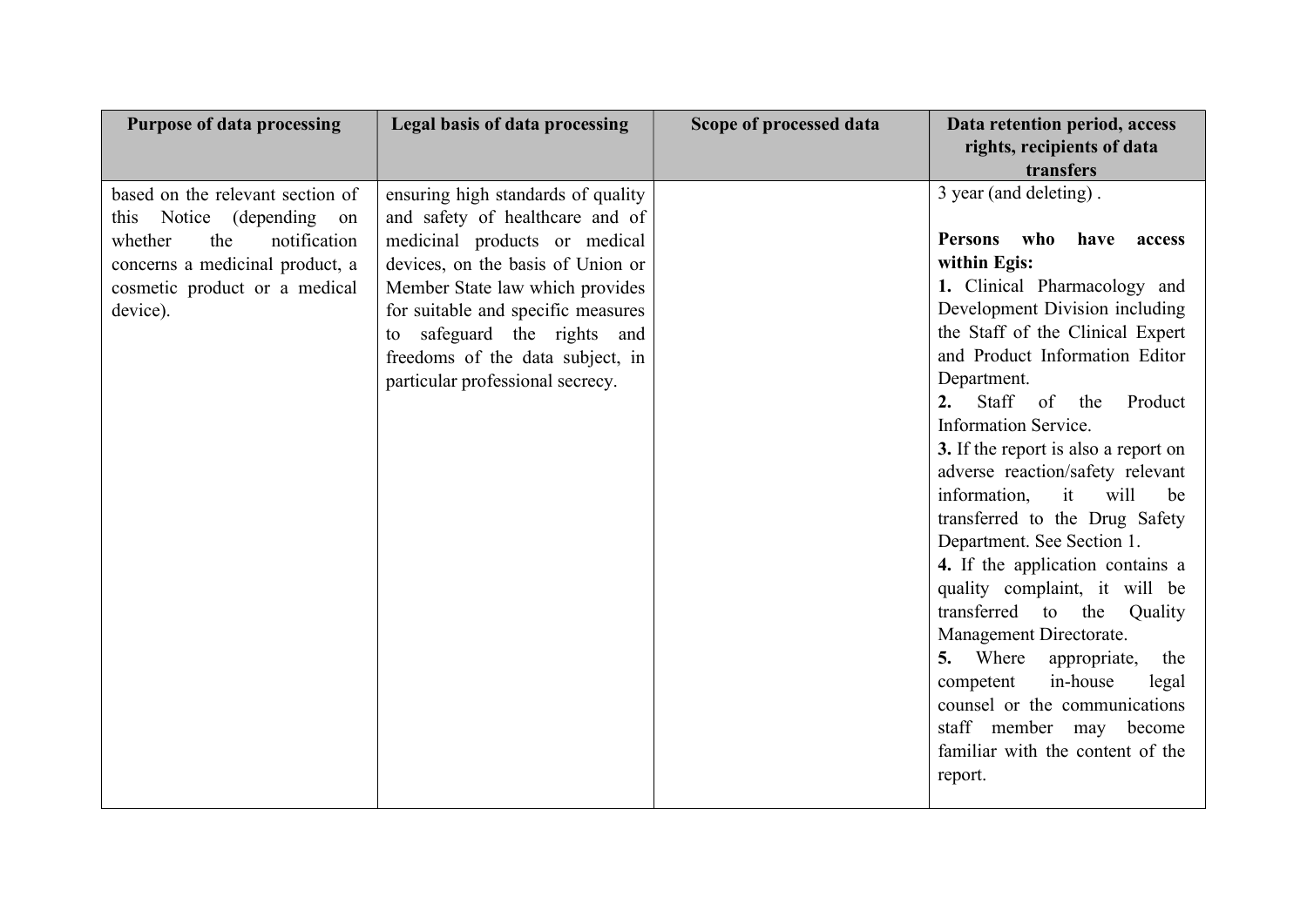| <b>Purpose of data processing</b>                                  | Legal basis of data processing                             | Scope of processed data             | Data retention period, access<br>rights, recipients of data<br>transfers |
|--------------------------------------------------------------------|------------------------------------------------------------|-------------------------------------|--------------------------------------------------------------------------|
|                                                                    |                                                            |                                     | In the case of an inspection                                             |
|                                                                    |                                                            |                                     | (official audit or partner audit                                         |
|                                                                    |                                                            |                                     | which is intended to verify                                              |
|                                                                    |                                                            |                                     | compliance with<br>the<br>rules<br>governing the manufacture of          |
|                                                                    |                                                            |                                     | medicinal<br>products),<br>the                                           |
|                                                                    |                                                            |                                     | authority or the contractual                                             |
|                                                                    |                                                            |                                     | partner of Egis may inspect the                                          |
|                                                                    |                                                            |                                     | data.                                                                    |
| Handling of<br>6.<br>messages                                      | Article 6 (1) a) of GDPR – the                             | Voice of the data subject, the      | Data retention period:                                                   |
| received on the Egis Scientific                                    | data subject's consent, which is                           | information,<br>questions,<br>data  | The form completed<br>on the                                             |
| <b>Information</b><br>Service's                                    | given by the data subject when he                          | shared by him or her, in particular | vigilance notification<br>will be                                        |
| answering machine.                                                 | makes a notification after he has                          | his/her name, contact details, the  | retained for the retention period                                        |
|                                                                    | been provided with information                             | name of the product used.           | set out in the relevant section of                                       |
| Egis takes direct telephone calls                                  | on data processing over the                                |                                     | this notice, while the audio                                             |
| from 8 am to 5 pm Monday to                                        | phone.                                                     | A memo will be taken of the         | recording will be deleted within                                         |
| Friday.                                                            |                                                            | notifications made.                 | 15 days after drawing up the form.                                       |
| Calls made after this time or on                                   | The data subject may choose                                |                                     |                                                                          |
| weekends (i.e., outside working<br>hours) will be recorded on Egis | other forms of communication<br>send<br>e-mail<br>an<br>to |                                     | <b>Persons</b><br>who<br>have<br>access<br>within Egis:                  |
| voicemail and listened to on the                                   | (e.g.,<br>$help@egis.hu$ or a letter to the                |                                     | The answering machine will be                                            |
| next working day.                                                  | registered office of Egis), or                             |                                     | listened to by the staff of the                                          |
|                                                                    | contact Egis by telephone during                           |                                     | Security Division and they will                                          |
|                                                                    | working hours (in this case, the                           |                                     | forward<br>the<br>form<br>to<br>the                                      |
|                                                                    | answering<br>machine<br>is<br>not                          |                                     | organisational unit authorised to                                        |
|                                                                    | activated and no recording is                              |                                     | investigate the respective case.                                         |
|                                                                    | made).                                                     |                                     | list<br>of<br>For<br>the<br>these                                        |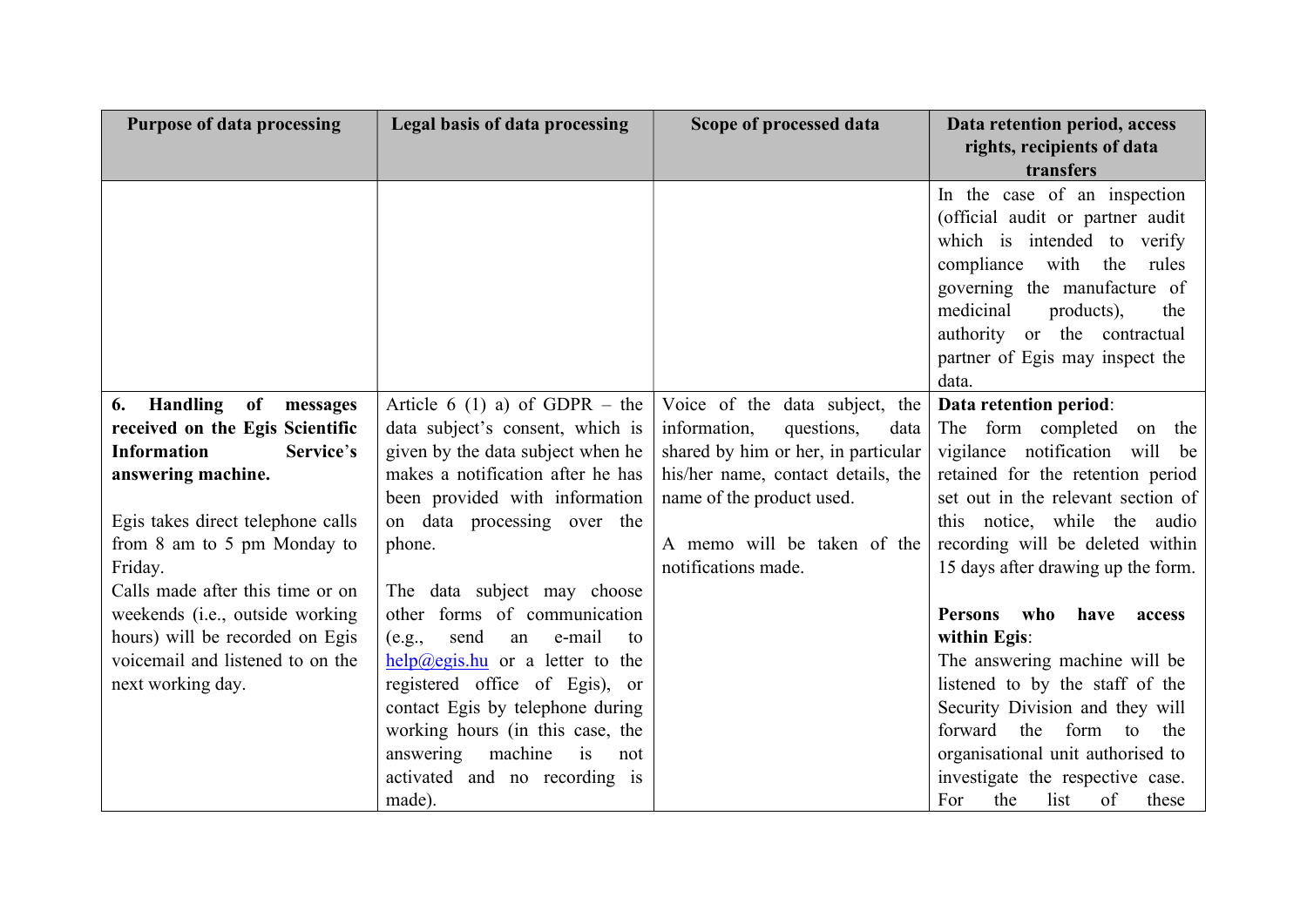| <b>Purpose of data processing</b>  | <b>Legal basis of data processing</b> | Scope of processed data           | Data retention period, access<br>rights, recipients of data |
|------------------------------------|---------------------------------------|-----------------------------------|-------------------------------------------------------------|
|                                    |                                       |                                   | transfers                                                   |
|                                    |                                       |                                   | organisational units see Section                            |
|                                    | The data subject may withdraw         |                                   | $1 - 3$ .                                                   |
|                                    | his or her consent at any time.       |                                   |                                                             |
|                                    | The withdrawal of consent will        |                                   | Future Security Zrt. (H-1148)                               |
|                                    | not affect the lawfulness of data     |                                   | Fogarasi<br>Budapest,<br>út<br>5.)                          |
|                                    | processing based on consent and       |                                   | supports Egis as<br>data<br>a                               |
|                                    | performed<br>prior<br>the<br>to       |                                   | processor. The persons involved                             |
|                                    | withdrawal. Please note that if       |                                   | participate in vigilance training.                          |
|                                    | Egis is under a legal obligation      |                                   |                                                             |
|                                    | to investigate the notification as    |                                   |                                                             |
|                                    | set out in the purposes above, it     |                                   |                                                             |
|                                    | will destroy the recording at         |                                   |                                                             |
|                                    | your request, but it is obliged to    |                                   |                                                             |
|                                    | out<br>assessment,<br>the<br>carry    |                                   |                                                             |
|                                    | investigation, notification and       |                                   |                                                             |
|                                    | transmission<br>based<br>the<br>on    |                                   |                                                             |
|                                    | notification,<br>and<br>your          |                                   |                                                             |
|                                    | withdrawal shall not apply to         |                                   |                                                             |
|                                    | this.                                 |                                   |                                                             |
| 7. Data processing related to      | Article $6(1)$ a) of the GDPR, the    | Scope of processed data: name,    | Data retention period:                                      |
| involvement<br>the<br>and          | data subject's voluntary consent      | contact details (usually e-mail   | If the case set out in points 1 to 3                        |
| participation<br>Egis<br>in        | and, with regard to any health        | address, phone number), signed    | is reported in the course of the                            |
| sponsored market research          | data that may be shared, the data     | declaration (to participate in    | market research, the data retention                         |
| related to the use of<br>Egis      | subject's explicit consent in         | market research), data shared     | period for the report will be as set                        |
| habits<br>the<br>and<br>products,  | accordance with Article 9 $(2)$ a)    | during<br>the<br>market research, | out in the relevant section of this                         |
| attitudes<br>of<br>patients<br>and | of the GDPR.                          | information that can be linked to | notice.                                                     |
| doctors.                           |                                       | the data subject, possible health | See also point 4 of this notice for                         |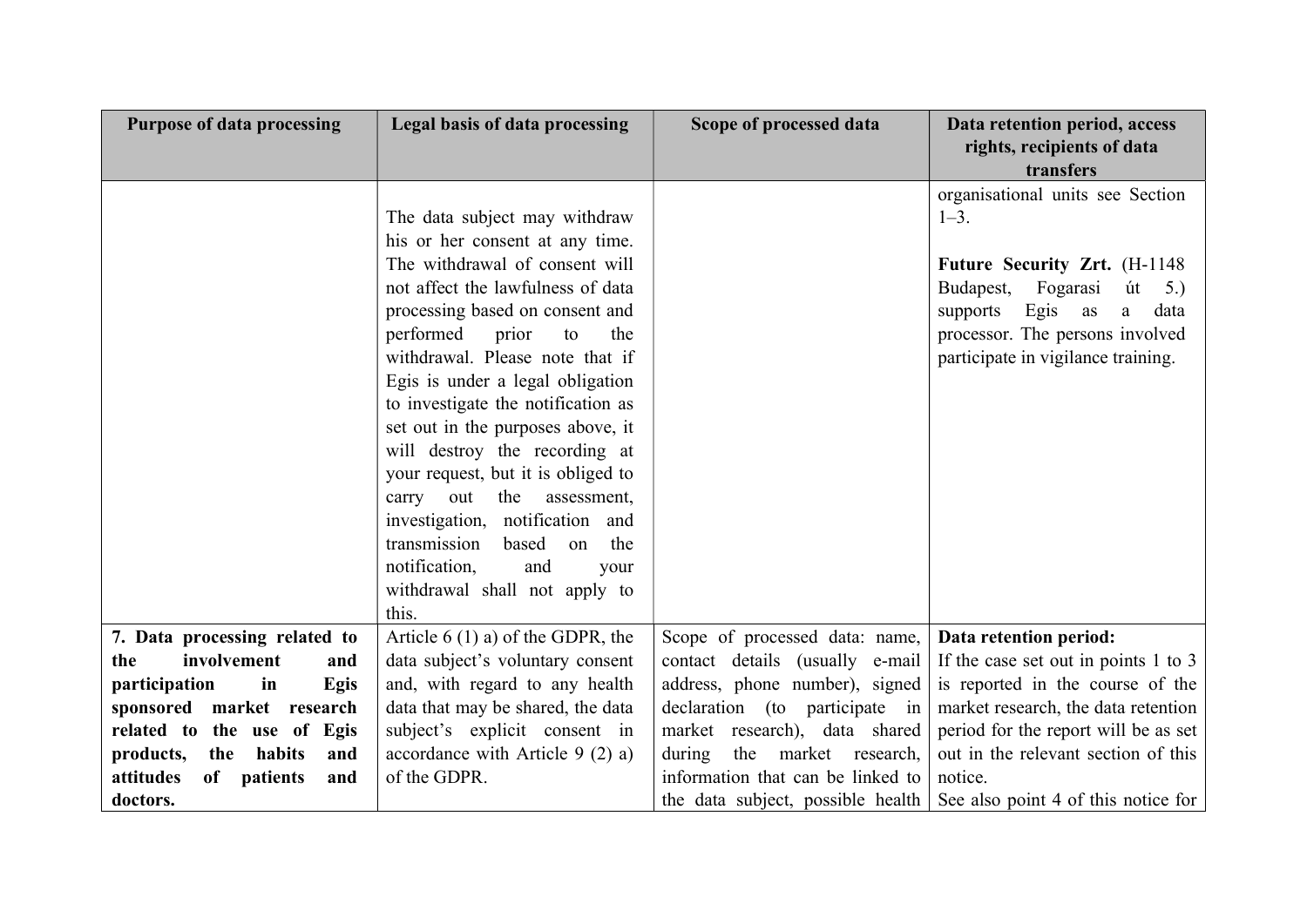| <b>Purpose of data processing</b>                                                      | Legal basis of data processing                                                                                                                                                                                                                                                                                         | Scope of processed data                                                                                                                                                                                                                                                                                                                                                                                                                                                                                                           | Data retention period, access<br>rights, recipients of data<br>transfers                                                                                                                                                                                                                                                                                                                                                                                                                                                                                                                                                                                                                                                                                                                                                        |
|----------------------------------------------------------------------------------------|------------------------------------------------------------------------------------------------------------------------------------------------------------------------------------------------------------------------------------------------------------------------------------------------------------------------|-----------------------------------------------------------------------------------------------------------------------------------------------------------------------------------------------------------------------------------------------------------------------------------------------------------------------------------------------------------------------------------------------------------------------------------------------------------------------------------------------------------------------------------|---------------------------------------------------------------------------------------------------------------------------------------------------------------------------------------------------------------------------------------------------------------------------------------------------------------------------------------------------------------------------------------------------------------------------------------------------------------------------------------------------------------------------------------------------------------------------------------------------------------------------------------------------------------------------------------------------------------------------------------------------------------------------------------------------------------------------------|
| For the clinical and NIT trials<br>see the relevant data processing<br>notice of Egis. | The data subject may withdraw<br>his or her consent at any time. The<br>withdrawal of consent will not<br>affect the lawfulness of data<br>processing based on consent and<br>performed prior to the withdrawal.<br>In the absence of consent, we are<br>not in the position to involve you<br>in the market research. | data, medical history, experience<br>shared.<br>market<br>If<br>research is<br>the<br>conducted in the online space: in<br>addition to the above, also photo<br>and voice. In the case of<br>recording, the content of the<br>recording.<br>During the market research, the<br>data subject can refuse to answer<br>any question and is free to choose<br>what to share.<br>The information shared by the<br>data subject will be recorded by<br>Egis' external partner in an<br>anonymous summary and Egis<br>will receive this. | the training of persons conducting<br>market research.<br>For documentation other than<br>these, the data retention period set<br>out in the Egis data processing<br>notice entitled "Data processing<br>related to contractual partners"<br>shall apply (5 years from the<br>termination of the contractual<br>relationship (Section 6:22 $(1)$ of<br>the Civil Code.<br>Persons who<br>have<br>access<br>within Egis:<br>notifications<br>For<br>involving<br>vigilance, see the relevant section<br>of this notice.<br>The relevant department of Egis<br>responsible for conducting the<br>market research has access to the<br>documentation not related to<br>vigilance.<br>Egis'<br>discretion it may<br>At<br>participate<br>interviews<br>in<br>(including)<br>online)<br>or inspect<br>recordings made by an external |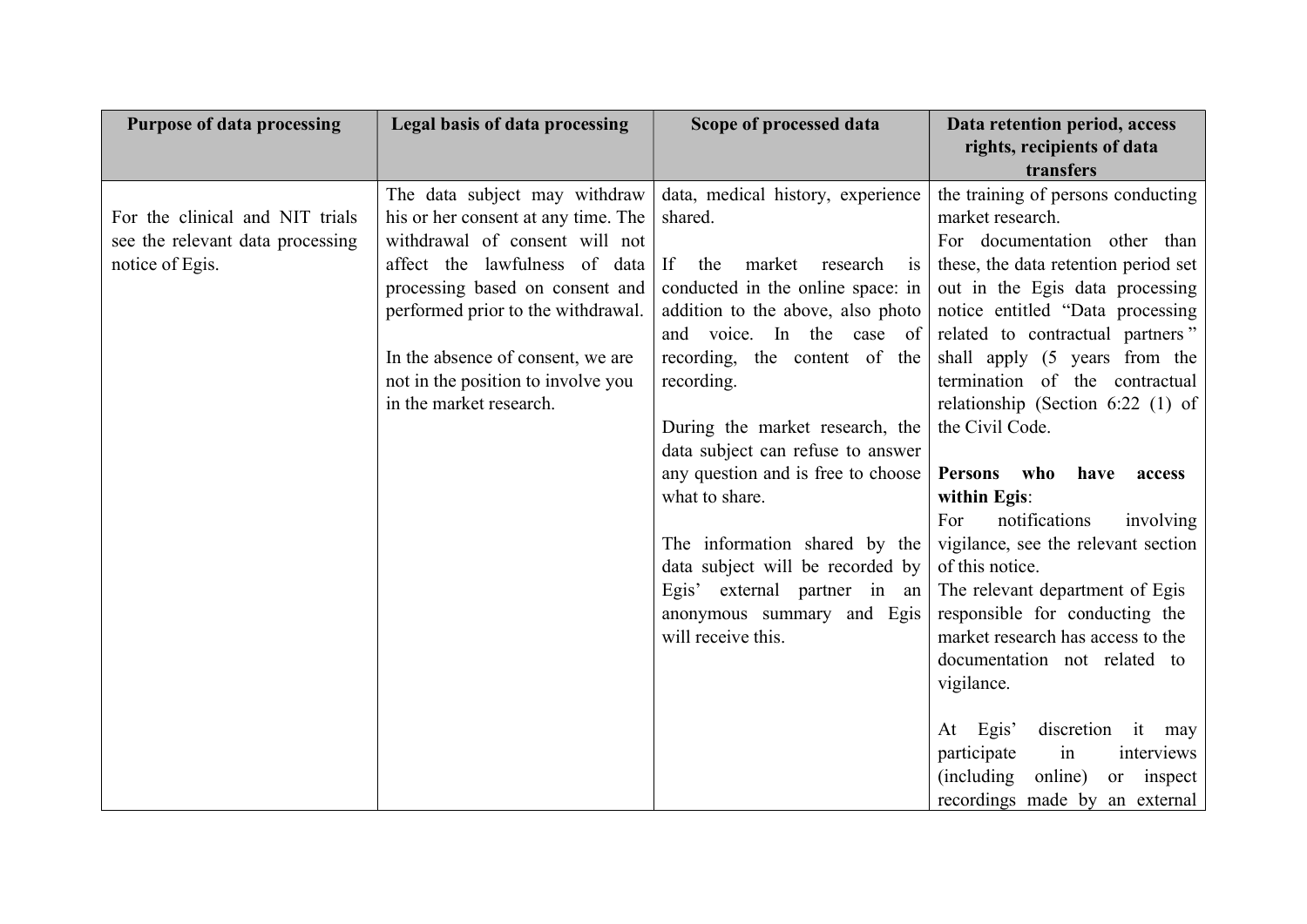| <b>Purpose of data processing</b>    | Legal basis of data processing   | Scope of processed data                  | Data retention period, access<br>rights, recipients of data |
|--------------------------------------|----------------------------------|------------------------------------------|-------------------------------------------------------------|
|                                      |                                  |                                          | transfers                                                   |
|                                      |                                  |                                          | partner (but it will not record any                         |
|                                      |                                  |                                          | data).                                                      |
|                                      |                                  |                                          |                                                             |
|                                      |                                  |                                          | Egis usually carries out market                             |
|                                      |                                  |                                          | research with an external partner,                          |
|                                      |                                  |                                          | and the data subject is always                              |
|                                      |                                  |                                          | informed of the partner. These                              |
|                                      |                                  |                                          | partners act as data processors.                            |
| 8. Monitoring, recording and,        | of<br>Fulfilment<br>the<br>legal | of<br>processed<br>data:<br><b>Scope</b> | Data retention period: it shall be                          |
| if necessary, follow-up of the       | obligations applicable to Egis   | provided personal data; typically:       | governed by the data retention                              |
| notifications received on the        | under Article $6(1)$ c) of GDPR. | name (username), email address,          | period applicable to the product                            |
| websites and<br>social media         |                                  | age, name of medicinal product           | type stipulated herein.                                     |
| platforms<br>(Facebook,              | Provision of law prescribing the | used, illness, complaints; if the        |                                                             |
| Instagram,<br>Youtube<br>and         | legal obligation:                | data provider is not the patient,        | <b>Persons</b><br>who have<br>access                        |
| LinkedIn)<br>operated<br>and         |                                  | the name and contact details of          | within Egis:                                                |
| in<br>maintained<br>Egis<br>by       | Regarding the control of the     | that person as well as the data          | Monitoring and follow-up, if                                |
| accordance<br>with points<br>$1 - 3$ | internet and digital interfaces, | provided by him/her are also             | necessary, is carried out by a                              |
| hereof.                              | such as social networks and      | processed by Egis.                       | competent employee dedicated to                             |
| Egis will place a notice on the      | websites, for the obligations of |                                          | this task (the rules of appointment                         |
| sites subject to monitoring,         | Egis see GVP, Module VI, point   | Entries, comments and messages           | regulated<br>by<br>internal<br>are                          |
| informing the data subjects how      | VI.B.1.1.4, under the following  | containing vigilance content will        | instructions) or by an external                             |
| and where they can submit a          | title: "Information on suspected | be recorded and logged in the            | contracted partner commissioned                             |
| notification.                        | adverse reactions from the       | form of a print screen by the            | by Egis, acting as Egis' data                               |
|                                      | internet or digital media."      | competent employee of Egis and           | processor.                                                  |
| For<br>the<br>investigation<br>of    |                                  | stored electronically on Egis'           | The list of these partners may                              |
| notifications see Section 1, 2 and   | <b>Available at:</b>             | central encrypted drive<br>(with         | change continuously. The list may                           |
| 3 hereof.                            | https://www.ema.europa.eu/en/d   | limited access).                         | be obtained any time by writing to                          |